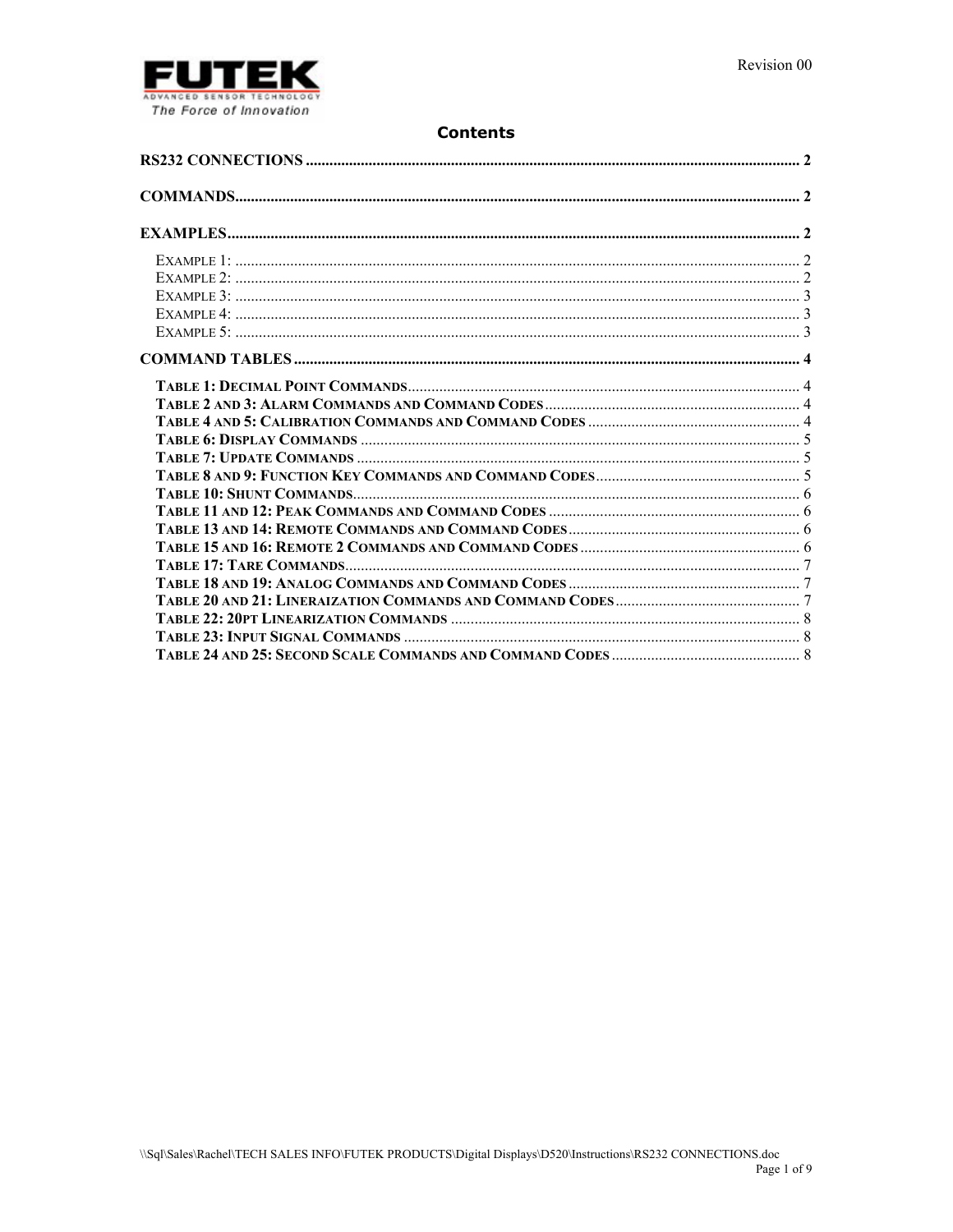

# **RS232 CONNECTIONS**

The picture to the right shows the connections for the RS232 communications cord. This RS232 connections (9600 Baud, no parity, 8 Data, 1 Stop Bit) is used to connect with a computer. This connection will allow the meter to be controlled by the computer for custom operations.



## **Commands**

The commands for the D520 series of meters are listed in the following tables. Each table represents a different function of the D520 meter. Programming this meter can be done through any computer language however the commands will stay the same. By incorporating the various tables it will be possible to create commands for any number of meter functions. The structure of these commands is highlighted below.

Every command starts with a recognition character, '\*' or '?'. '\*' lets the computer know that you are writing information to the meter and '?' begins every command where information is being read from the meter.

Following the '\*' or '?' is a four character code. These codes are displayed in the attached tables. In order to read values from the meter it is necessary to start with the ? character and follow it with the four digit code. However to write values to the meter it is necessary to start the command with the  $*$  followed by the four digit code and then followed by either the value you wish to enter or the command option for the setting you are choosing. Below are some examples of simple commands for this meter series. All of the examples refer to the attached tables.

# **EXAMPLES**

*Example 1:* 

'\*DEC1 2'

where: \* - Writing recognition character

- DEC Command Mode for Decimal Point Selection (Table 1)
- 1 The channel that the Command Function refers to

 2 – The Command Option, 2 refers to the number of decimal places you are telling the meter to display.

Thus, this command will tell the meter to display two decimal points on channel 1.

*Example 2:* 

'\*FNC1 4'

where:

\* - Writing recognition character

FNC – Command Mode for F-Keys (Table 8)

1 – The F-key you are writing to

4 – Command Code for Tare 1 (Tare 9)

Thus, this command will tell the meter to set key F1 as a Tare.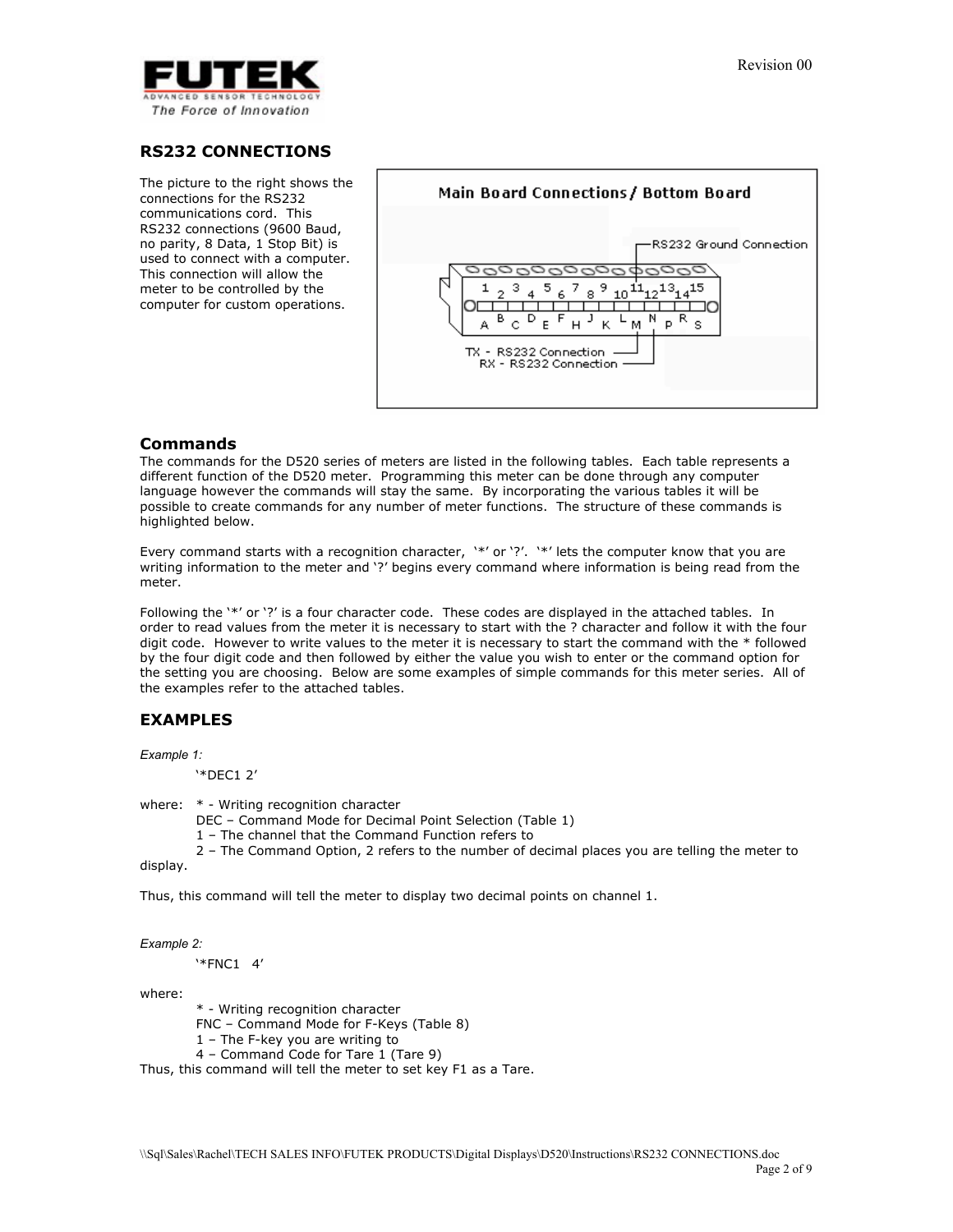

#### *Example 3:*

'\*A1SP 5'

#### where:

\* - Writing recognition character

- A Command Mode for Alarm menu (Table 2)
- 1 Alarm number
- SP Command Code for set point (Table 3)
- 5 Value you are setting for your setpoint

Thus, this command will tell the meter to set the setpoint in alarm 1 to 5.

#### *Example 4:*

'?ANHI'

where:

? – Reading recognition character

AN - Analog Command Menu (Table 18)

HI – Command Code for the high display value that corresponds to the high analog output (Table

19)

Thus, this command reads the value that is stored as the display high for the analog output.

#### *Example 5:*

'?TAR1'

where:

 ? – Reading recognition character TAR – Tare Command Menu (Table 17) 1 – Tare number (corresponds to channel number)

Thus, this command requests the tare value at TARE1

The tables on the following pages highlight the programming commands necessary to interface software with the D520 series of meters. The tables are used in the same manor as illustrated above. Find the table that represents the menu for your specific function, decided on the necessary information from that given in the table and create your commands.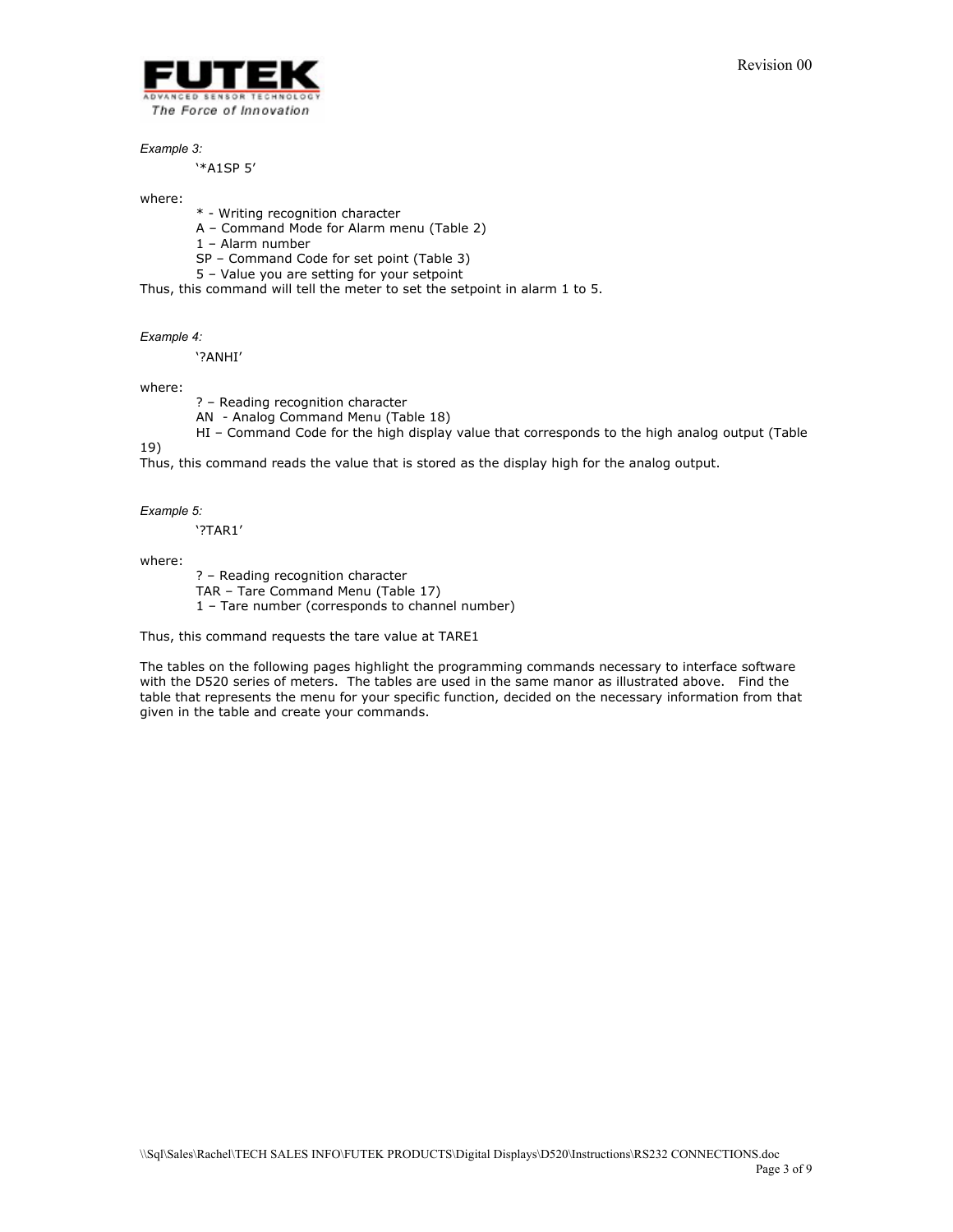

| <b>Command Tables</b> |  |
|-----------------------|--|
|-----------------------|--|

| Menu       | #                               | <b>Selection</b><br><b>Number</b> |                                                                    |  |
|------------|---------------------------------|-----------------------------------|--------------------------------------------------------------------|--|
|            |                                 | X                                 | 0-XXXXX<br>1-XXXX.X<br>2-XXX.XX<br>3-XX.XXX<br>4-X.XXXX<br>5-XXXXX |  |
|            | 1, 2, or 3                      | = Channel number                  |                                                                    |  |
| <b>DEC</b> | = Display decimal point command |                                   |                                                                    |  |

## *Table 1: Decimal Point Commands*

| Menu | #                 | Command<br>Code                | Command<br>Option |                          |
|------|-------------------|--------------------------------|-------------------|--------------------------|
|      |                   |                                | X                 | = Command Option         |
|      |                   | XX                             |                   | = Command Code (Table 3) |
|      |                   | 1, 2, 3, or 4 $=$ Alarm number |                   |                          |
| Α    | $=$ Alarm Command |                                |                   |                          |

| Command<br>Code | Command<br><b>Function</b> | Command<br><b>Options</b>                    |
|-----------------|----------------------------|----------------------------------------------|
| CН              | <b>Channel Selection</b>   | 1-Channel1<br>2-Channel2<br>3-Channel3       |
| SP              | Setpoint                   | Desired Value                                |
| HΥ              | Hysteresis                 | Desired Value                                |
| FS              | Fail Safe                  | 0-No<br>1-Yes                                |
| TΥ              | Alarm Type                 | 0-High<br>1-Low                              |
| <b>RL</b>       | Relay number               | 1-Relay1<br>2-Relay2<br>3-Relay3<br>4-Relay4 |
| LТ              | Latched Alarm              | 0-No<br>1-Yes                                |
| FL              | Flash                      | 0-No<br>1-Yes                                |

## *Table 2 and 3: Alarm Commands and Command Codes*

| Menu | #            | <b>Command</b><br>Code    | Command<br>Value |                          |
|------|--------------|---------------------------|------------------|--------------------------|
|      |              |                           | X                | $=$ Command Value        |
|      |              | XX.                       |                  | = Command Code (Table 5) |
|      | 1, 2, or $3$ | $=$ Channel number        |                  |                          |
| U    |              | =User Calibration Command |                  |                          |

| Command<br>Code | Command<br><b>Function</b>     | Command<br>Value              |
|-----------------|--------------------------------|-------------------------------|
| IL.             | Low Signal Input               | Default 0.0                   |
| ıн              | High Signal Input              | Default: Rated<br>Output (mV) |
| DL              | Low Display Value Default: 0.0 |                               |
| DН              | High Display Value             | Default: Max<br>Capacitv      |

*Table 4 and 5: Calibration Commands and Command Codes*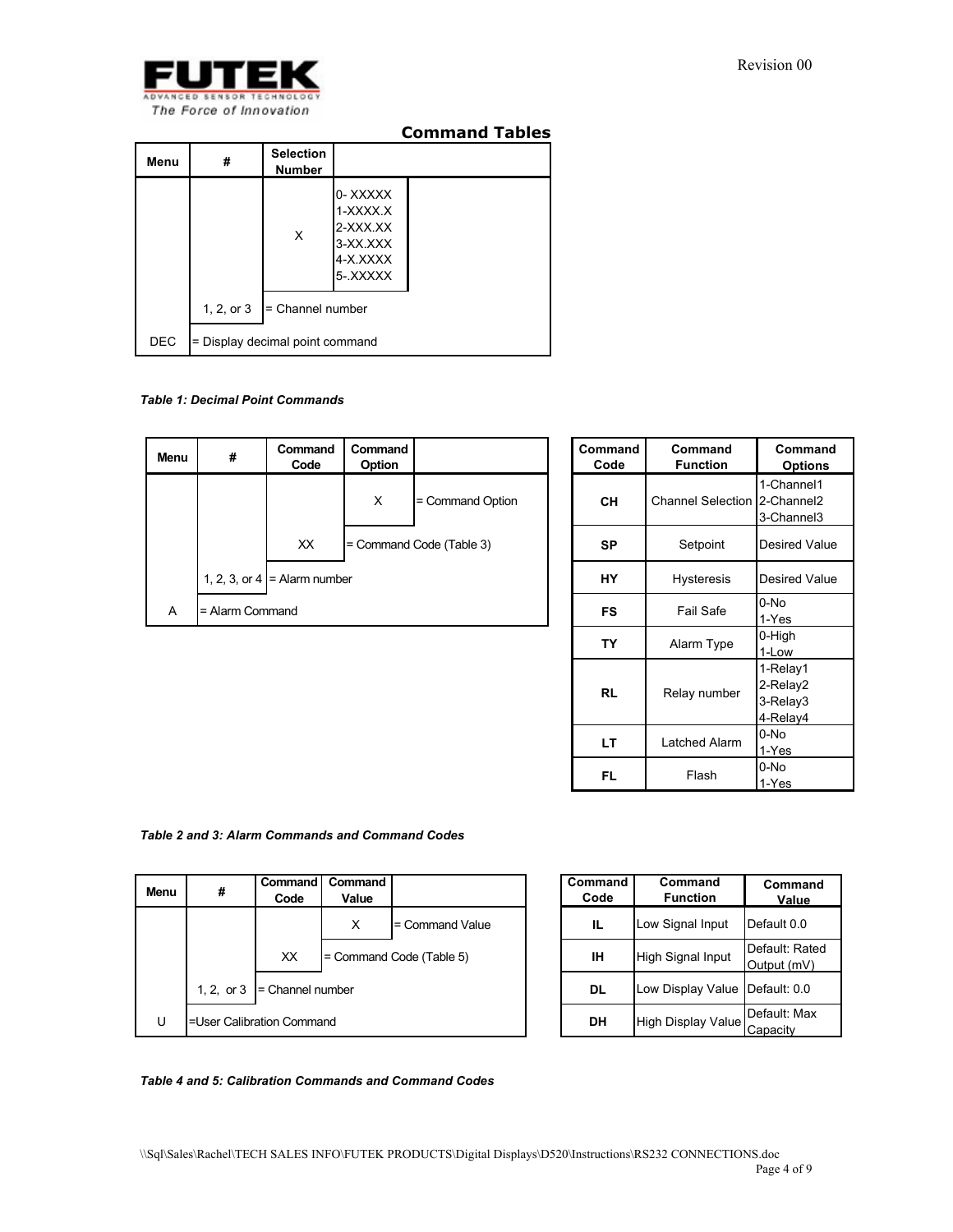

| Menu        |                           |                               |  |
|-------------|---------------------------|-------------------------------|--|
|             |                           | 1, 2, or $3$ = Channel number |  |
| <b>DISP</b> | - Display channel command |                               |  |

*Table 6: Display Commands* 

| Menu        |                                                    |
|-------------|----------------------------------------------------|
|             | 1, 2, 3, or 4 = 1-1/Sec, 2-3/Sec, 3-10/Sec, 4-ASAP |
| <b>UPDT</b> | = Display Update Command                           |

*Table 7: Update Commands* 

| Menu       | #                              | <b>Command</b><br>Code          |                          |  |
|------------|--------------------------------|---------------------------------|--------------------------|--|
|            |                                | XX                              | = Command Code (Table 9) |  |
|            | 1, 2, 3, or 4 $=$ F-key number |                                 |                          |  |
| <b>FNC</b> |                                | <b>FF1-F4 Key Setup Command</b> |                          |  |

| Command | Command            |
|---------|--------------------|
| Code    | Function           |
| 0       | ALARM 1            |
| 1       | <b>ALARM2</b>      |
| 2       | ALARM <sub>3</sub> |
| 3       | ALARM 4            |
| 4       | TARE 1             |
| 5       | TARE <sub>2</sub>  |
| 6       | TARE 3             |
| 7       | CHAN <sub>1</sub>  |
| 8       | CHAN <sub>2</sub>  |
| 9       | CHAN <sub>3</sub>  |
| 10      | <b>ALARM RESET</b> |
| 11      | SCALE <sub>2</sub> |
| 12      | NET                |
| 13      | SHUNT              |
| 14      | PEAK 1             |
| 15      | PEAK <sub>2</sub>  |

*Table 8 and 9: Function Key Commands and Command Codes* 

| Menu      | #                | Command<br>Code (S) | Command<br>Option |                                                                              |
|-----------|------------------|---------------------|-------------------|------------------------------------------------------------------------------|
|           |                  |                     | 0 or 1            | =0-display 20 updates w/<br>shunt relay on<br>complete shunt CAL<br>function |
|           |                  | S                   | = Shunt Command   |                                                                              |
|           | 1, 2, or $3$     | -Channel number     |                   |                                                                              |
| <b>FN</b> | = Shunt Function |                     |                   |                                                                              |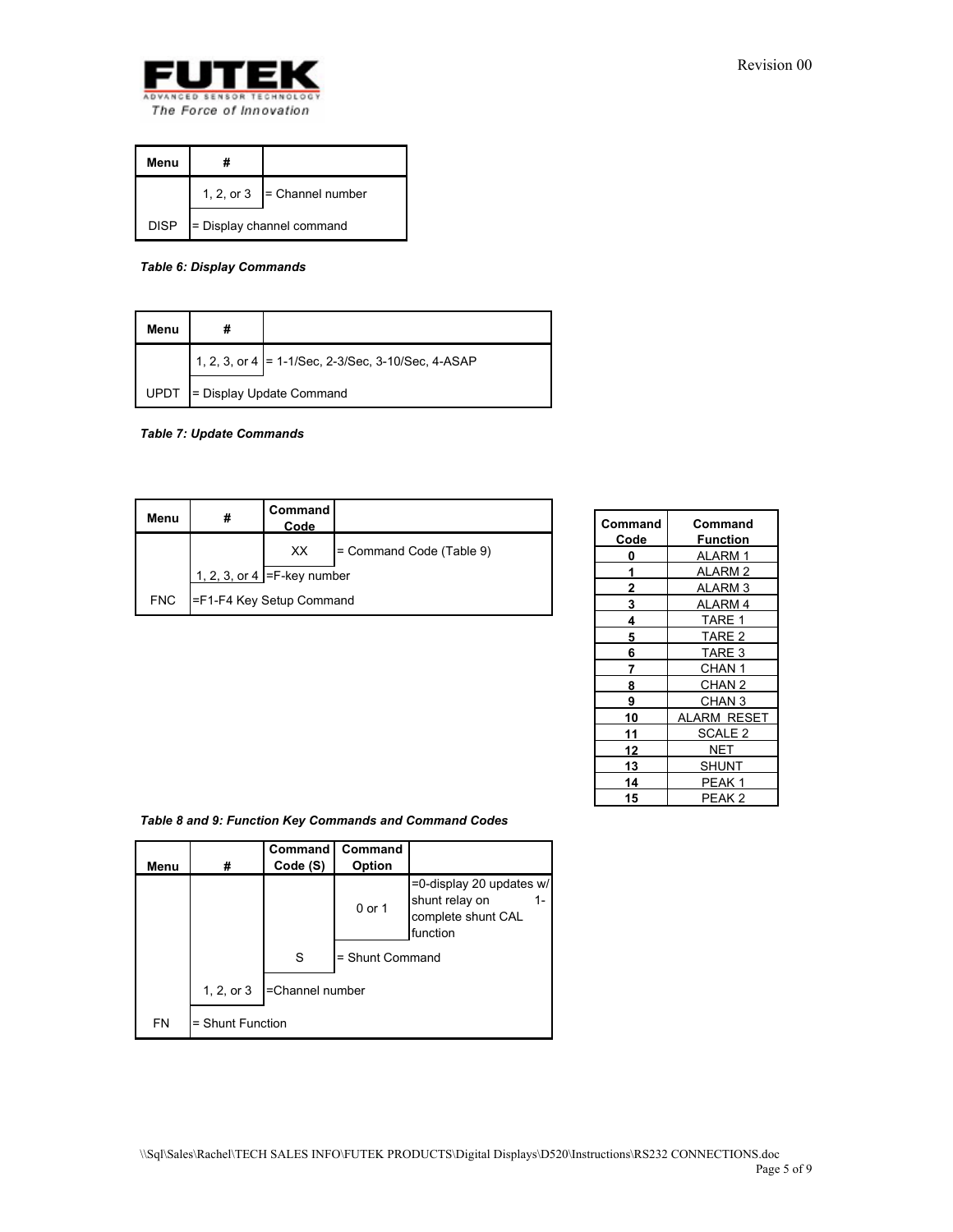

#### *Table 10: Shunt Commands*

| Menu      | #                           | Command<br>Code | Command<br>Option |                                                     | Command<br>Code | Command<br><b>Function</b>   | Command<br><b>Options</b>    |
|-----------|-----------------------------|-----------------|-------------------|-----------------------------------------------------|-----------------|------------------------------|------------------------------|
|           |                             |                 |                   | =0-display 20 updates w/<br>shunt relay on<br>$1 -$ | N               | On/Off Selection             | 0-Normal mode<br>1-Peak mode |
|           |                             |                 | X                 | complete shunt CAL<br><b>I</b> function             | н               | Hi/Lo Peak<br>Selection      | 0-Valley<br>Peak             |
|           |                             | X               |                   | = Command Code (Table 12)                           | C               | Channel Selection 2-Channel2 | 1-Channel1<br>3-Channel3     |
| <b>FP</b> | 1 or 2<br>$=$ Peak Function | =Peak number    |                   |                                                     | G               | Gross/Net<br>Selection       | 0-Net<br>Gross               |

## *Table 11 and 12: Peak Commands and Command Codes*

| <b>RMT</b> |                       | Command<br>Code                                     |                          |
|------------|-----------------------|-----------------------------------------------------|--------------------------|
|            |                       | XX.                                                 | = Command Code (Table14) |
|            |                       | 1, 2, 3, or 4 $\blacktriangleright$ = Remote number |                          |
| RMT        | =Remote Setup Command |                                                     |                          |

| Command | Command            |
|---------|--------------------|
|         |                    |
| Code    | <b>Function</b>    |
| 0       | <b>RESET</b>       |
|         | <b>TARE</b>        |
| 2       | HOLD               |
| 3       | SCALE <sub>2</sub> |
| 4       | LOCK               |
| 5       | PEAK <sub>1</sub>  |
| 6       | PEAK <sub>2</sub>  |
| 7       | <b>ALARM</b>       |
| 8       | DEC PT             |
| 9       | CHANNEL            |
| 10      | <b>GROSS</b>       |
| 11      | <b>PEAK RESET</b>  |

## **Table 13 and 14: Remote Commands and Command Codes**

| RT | #                      | Command<br>Code                   |                          |
|----|------------------------|-----------------------------------|--------------------------|
|    |                        | XX                                | = Command Code (Table16) |
|    |                        | 1, 2, 3, or 4 $R$ = Remote number |                          |
| RT | =Remote2 Setup Command |                                   |                          |

| Command<br>Code | Command<br><b>Function</b>              | Command<br><b>Options</b>                                          |
|-----------------|-----------------------------------------|--------------------------------------------------------------------|
| n               | Remote Decimal<br><b>Point Function</b> | 0-XXXXX<br>1-XXXX X<br>2-XXX XX<br>3-XX XXX<br>4-X XXXX<br>5-XXXXX |
| c               | Remote Channel<br>Function              | 1-Channel1<br>2-Channel <sub>2</sub><br>3-Channel <sub>3</sub>     |
|                 | Remote Gross/Net 10-Net<br>Function     | Gross                                                              |

*Table 15 and 16: Remote 2 Commands and Command Codes*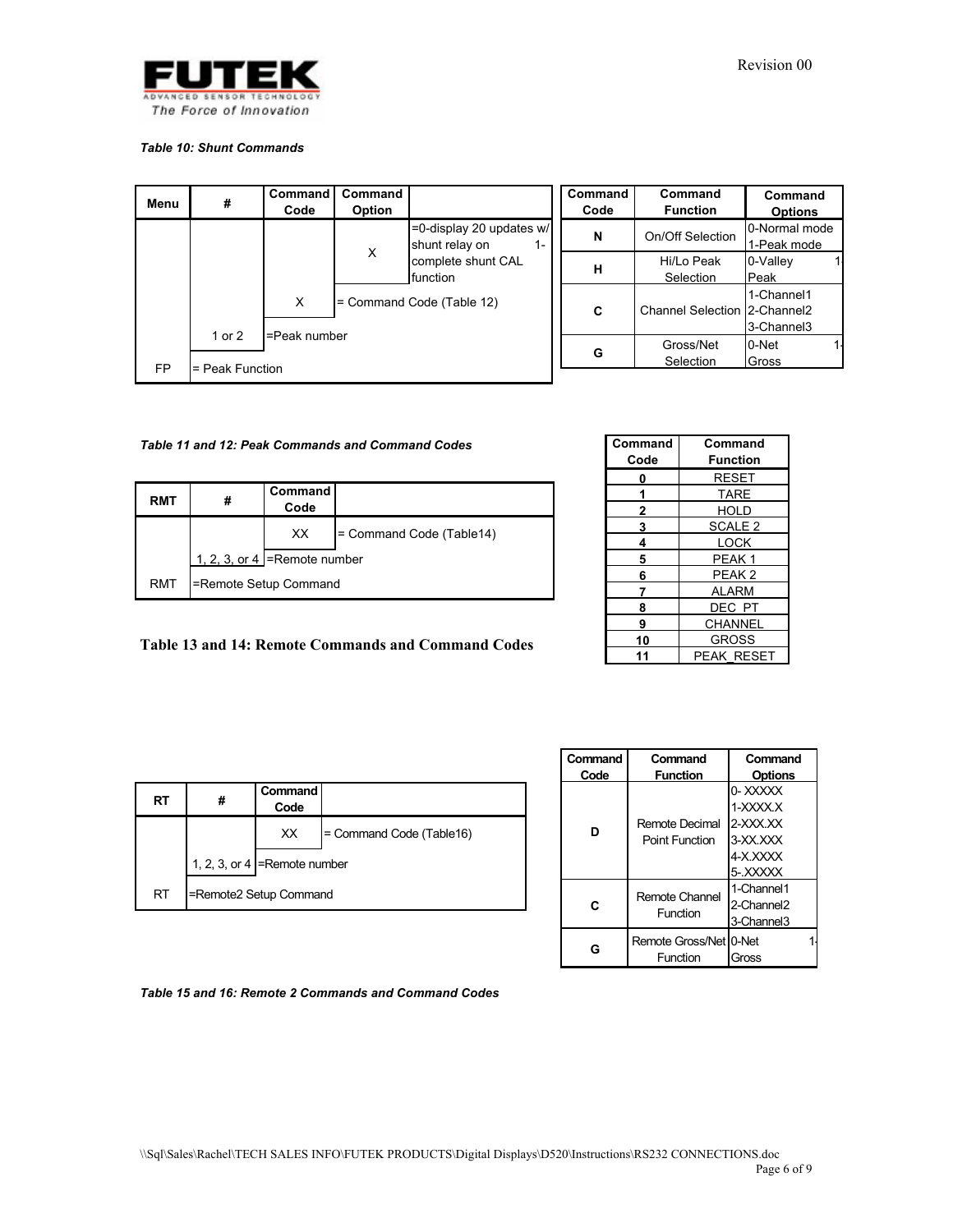

| Menu       | #             | Command<br>Value              |                |
|------------|---------------|-------------------------------|----------------|
|            |               | <b>XXXX</b>                   | $=$ Tare Value |
|            |               | 1, 2, or $3$ = Channel number |                |
| <b>TAR</b> | -Tare Command |                               |                |

### *Table 17: Tare Commands*

| Menu | Code                  | Command   Command<br><b>Options</b> |                          |
|------|-----------------------|-------------------------------------|--------------------------|
|      |                       |                                     |                          |
|      |                       | х                                   | = Command Option         |
|      | XX                    |                                     | =Command Code (Table 19) |
| AN   | =Analog Setup Command |                                     |                          |

| Command   | Command          | Command                   |  |
|-----------|------------------|---------------------------|--|
| Code      | <b>Function</b>  | <b>Options</b>            |  |
|           |                  | 1-Channel1                |  |
| SR        | Analog Channel   | 2-Channel2                |  |
|           | Source           | 3-Channel3                |  |
|           |                  | 4-Display                 |  |
|           | Analog Source    | 1-Gross,<br>2             |  |
| <b>ST</b> |                  | $3-$<br>Net.              |  |
|           | Type             | Peak 1                    |  |
|           |                  | $\mathbf{2}$<br>1-4-20mA. |  |
|           |                  | $3 - 0$<br>$0-10V,$       |  |
| TY        | Analog Type      | 20mA,<br>$4 - 0 -$        |  |
|           |                  | 5V.<br>$5 - 5 -$          |  |
|           |                  | $+5V$                     |  |
|           | Display Value    | Default:                  |  |
| LO        | Corresponding to |                           |  |
|           | Analog Lo        | Minimum Value             |  |
|           | Display Value    |                           |  |
| HI        | Corresponding to | Default:                  |  |
|           | Analog Hi        | Maximum Value             |  |

## *Table 18 and 19: Analog Commands and Command Codes*

| Menu | Command                     | <b>Command</b> |                         | Command<br>Code | Command<br><b>Function</b>    | Command<br><b>Options</b> |
|------|-----------------------------|----------------|-------------------------|-----------------|-------------------------------|---------------------------|
|      | Code                        | <b>Options</b> |                         |                 |                               | 1-Channel1                |
|      |                             | X              | = Command Option        | CН              | Channel Selection 2-Channel2, |                           |
|      |                             |                |                         |                 |                               | 3-Channel3,               |
|      | XX                          |                | Command Code (Table 21) | <b>ON</b>       | On/Off Selection              | I0-Off.                   |
|      |                             |                |                         |                 |                               | On                        |
| LN   | -Linerazation Setup Command |                |                         |                 | Linearization                 | 1-19: Point               |
|      |                             |                |                         | PT              | Points                        | Values                    |

#### *Table 20 and 21: Lineraization Commands and Command Codes*